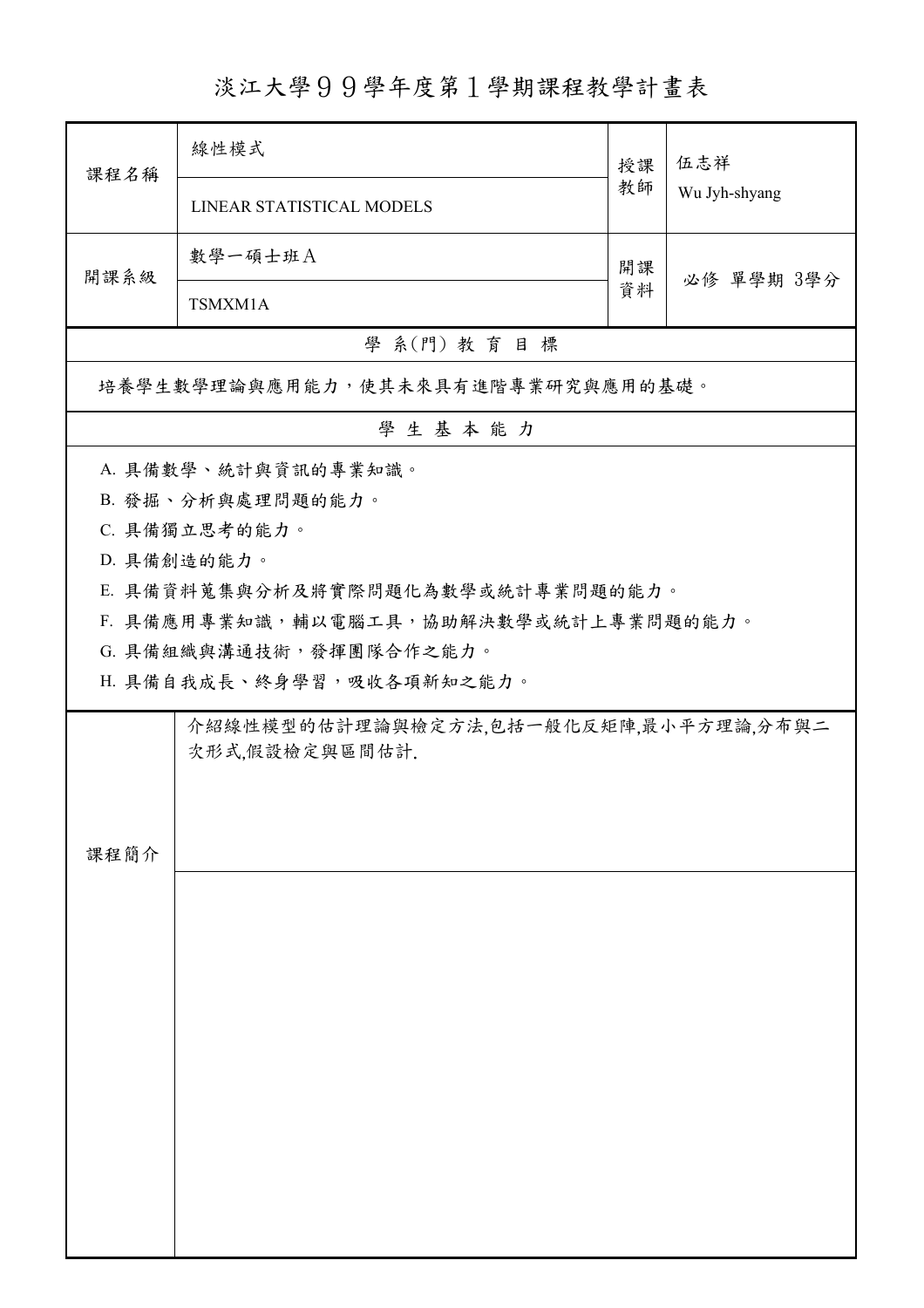本課程教學目標與目標層級、學生基本能力相關性

一、目標層級(選填): (一)「認知」(Cognitive 簡稱C)領域:C1 記憶、C2 瞭解、C3 應用、C4 分析、 C5 評鑑、C6 創造 (二)「技能」(Psychomotor 簡稱P)領域:P1 模仿、P2 機械反應、P3 獨立操作、 P4 聯結操作、P5 自動化、P6 創作 (三)「情意」(Affective 簡稱A)領域:A1 接受、A2 反應、A3 重視、A4 組織、 A5 內化、A6 實踐

二、教學目標與「目標層級」、「學生基本能力」之相關性:

 (一)請先將課程教學目標分別對應前述之「認知」、「技能」與「情意」的各目標層級, 惟單項教學目標僅能對應C、P、A其中一項。

 (二)若對應「目標層級」有1~6之多項時,僅填列最高層級即可(例如:認知「目標層級」 對應為C3、C5、C6項時,只需填列C6即可,技能與情意目標層級亦同)。

 (三)再依據所訂各項教學目標分別對應該系「學生基本能力」。單項教學目標若對應「學 生基本能力」有多項時,則可填列多項「學生基本能力」(例如:「學生基本能力」可 對應A、AD、BEF時,則均填列)。

| 序            |                |                                                            |          | 相關性                |            |  |  |  |
|--------------|----------------|------------------------------------------------------------|----------|--------------------|------------|--|--|--|
| 號            |                | 教學目標(中文)                                                   | 教學目標(英文) | 目標層級               | 學生基本能力     |  |  |  |
| $\mathbf{1}$ |                | 熟悉線性模型的基本性質,包括一般<br>化反矩陣,分布與二次形式,最小平<br>方理論,剪設檢定與區間估計      |          | A2                 | <b>ABC</b> |  |  |  |
|              | 教學目標之教學策略與評量方法 |                                                            |          |                    |            |  |  |  |
| 序<br>號       |                | 教學目標                                                       | 教學策略     | 評量方法               |            |  |  |  |
| $\mathbf{1}$ |                | 熟悉線性模型的基本性質,包括一般 課堂講授<br>化反矩陣,分布與二次形式,最小平<br>方理論,剪設檢定與區間估計 |          | 出席率、小考、期中<br>考、期末考 |            |  |  |  |
|              |                |                                                            | 授課進度表    |                    |            |  |  |  |
| 週次           | 日期             | 內 容 (Subject/Topics)                                       |          | 備註                 |            |  |  |  |
| 1            | 09/13          | Subspaces and Projections                                  |          |                    |            |  |  |  |
| 2            | 09/20          | Multivariate Normal Distribution                           |          |                    |            |  |  |  |
| 3            | 09/27          | Distribution of Quadratic Forms in y                       |          |                    |            |  |  |  |
| 4            | 10/04          | Distribution of Quadratic Forms in y                       |          |                    |            |  |  |  |
| 5            | 10/11          | Introduction to linear Models                              |          |                    |            |  |  |  |
| 6            | 10/18          | Estimation                                                 |          |                    |            |  |  |  |
| 7            | 10/25          | Estimation                                                 |          |                    |            |  |  |  |
| 8            | 11/01          | Distribution properties                                    |          |                    |            |  |  |  |
| 9            | 11/08          | Test of Hypotheses and Confidence Intervals                |          |                    |            |  |  |  |